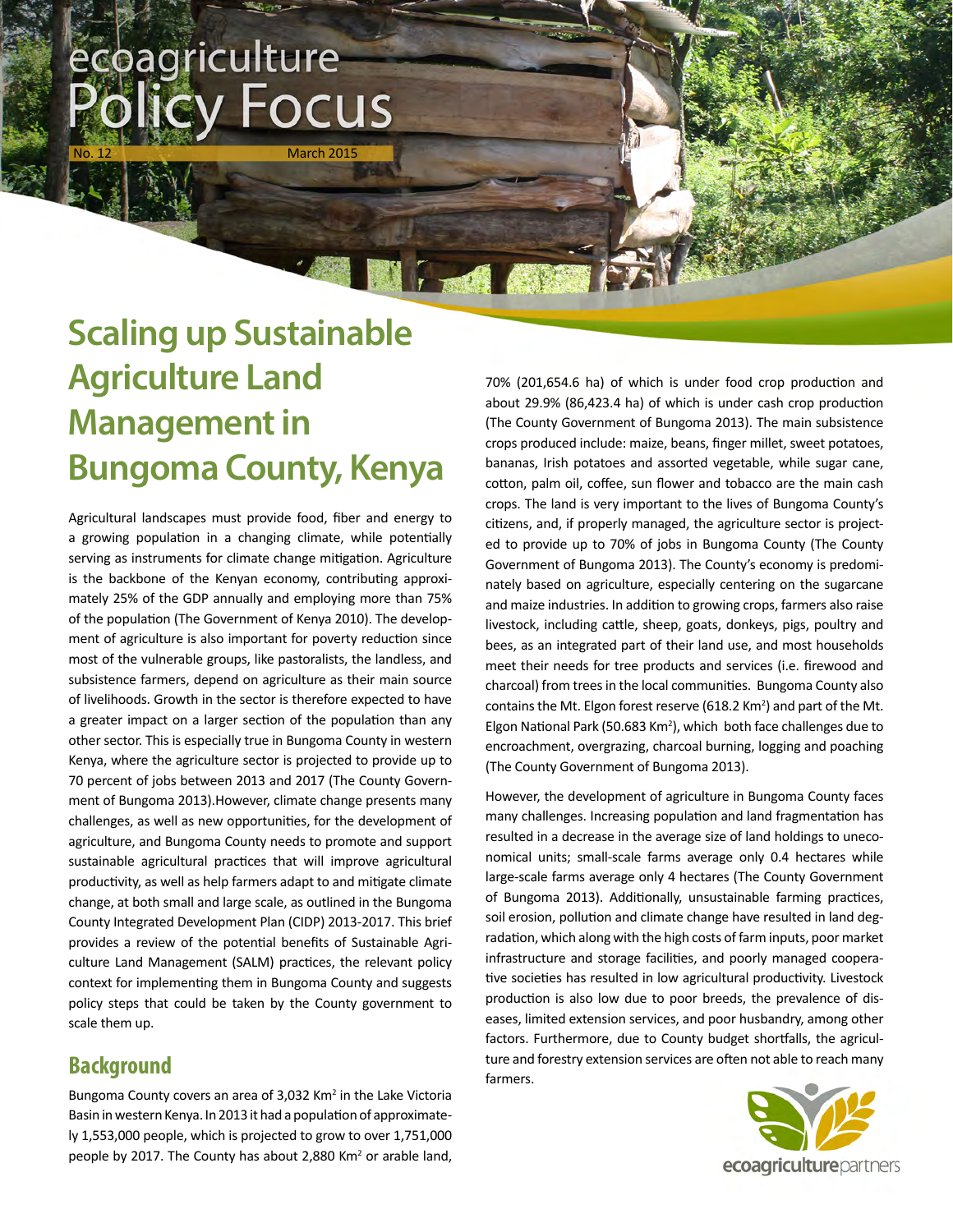Climate change has already begun to impact agriculture and ecosystems in the county, with erratic and unpredictable weather patterns and declines in indigenous flora and fauna already observed (The County Government of Bungoma 2013). Multiple severe impacts are also likely to result from climate change in the future, including higher temperatures, water scarcity, changes in rainfall patterns, environmental stresses like the El Nino phenomenon, and an increase in extreme weather events, like storms, droughts and floods. Agriculture is highly sensitive to climate change and variability, and rain-fed agriculture systems in particular, are especially susceptible to unpredictable weather. High rates of land degradation only increase the sensitivity of farmers to climate variability and change. Furthermore, unsustainable agriculture practices contribute significantly to climate change, through the emission of gases (carbon dioxide, methane and nitrous oxide) that contribute to global warming. The climate change-related risks affecting agriculture are likely to intensify in the future, resulting in an increase in poverty and food insecurity. As the population continues to grow, the County needs to invest more in developing resilient agricultural systems that are able to maintain, or even increase, agricultural productivity and food security in the face of the adverse effects of climate change.

### **Sustainable Agriculture Land Management (SALM) in Bungoma County**

Sustainable Agriculture Land Management (SALM) refers to a set of land management practices implemented by both smallholder farmers and agribusinesses that can increase agricultural productivity, and therefore food security and incomes. SALM practices can also improve farmers' resilience to climate change while mitigating the release of greenhouse gases (Figure 1).

SALM practices are currently being implemented by farmers in Bungoma County with the support of Vi Agroforestry and the Kenya Agriculture Carbon Project since 2009. This project takes advantage of the climate mitigation benefits of SALM and the international



*Figure 1. SALM practices seek to enhance the productivity, resilience and mitigation of climate change in agricultural systems.*



*A farmer learns about SALM practices on a demonstration farm in Bungoma, Kenya in 2013. Photo credit : Seth Shames, EcoAgriculture Partners.*

voluntary carbon market to finance training for farmers as well as a small 'carbon bonus' to participating farmers. The project relies on an innovative farmer-to-farmer extension model, where skilled community resource people teach farmers how to implement SALM using training manuals, posters, and field-based learning sites. The practices that are being implemented within this program include: soil and water conservation measures; soil nutrient management practices; improved agronomic practices; agroforestry practices; improved livestock management practices; sustainable energy technologies; and the restoration of degraded lands (Table 1).

By building the capacities of community resource persons and embedding the training resources in the community, the project has been able to reach about 30,000 farmers who may not have had access to traditional extension services, while helping to ensure that the knowledge remains in the community even after the project leaves (Vi Agroforestry 2014). In addition to providing the aforementioned production and resilience benefits of SALMs, this model also improves livelihoods by emphasizing enterprise development and the utilization of Village Savings and Loan Associations. In Bungoma County, about 15,000 farmers are already implementing SALM practices over about 12,000 hectares across the 6 focal areas (Vi Agroforestry 2014). While there has been substantial success in this project, scaling up the number of farmers who are using SALM practices in the county will require more active engagement and commitment of the county government, as well as Water Resource Management Authority (WRMA), Kenya Forest Service (KFS) , National Environment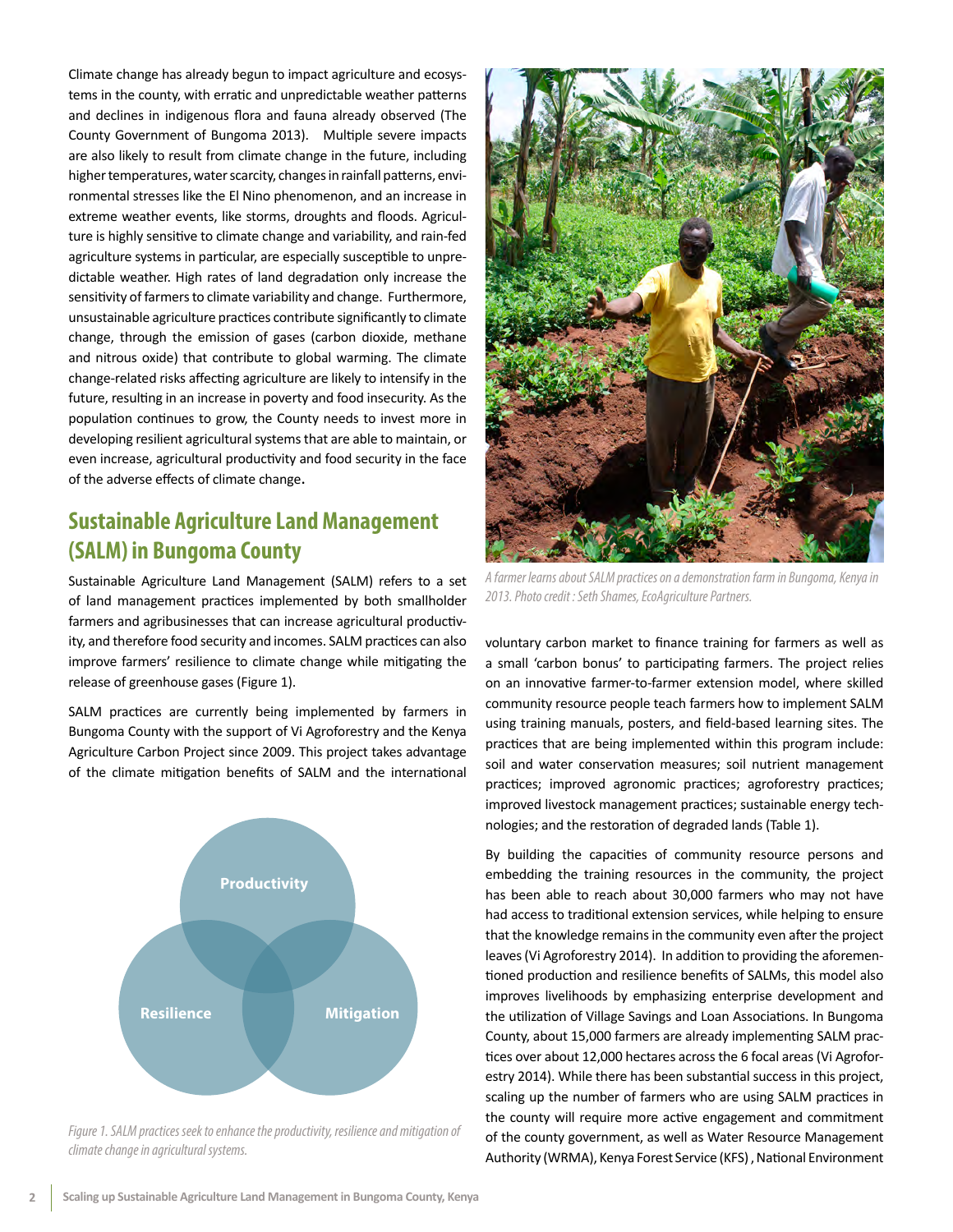| Table I: SALM practices in Bungoma County |  |
|-------------------------------------------|--|
| $\tau$ $\sim$ $\sim$ $\sim$               |  |

| <b>Types of SALM Practice</b>           | <b>Examples of SALM Practices</b>                                                                                                                                                                                                                                                                                      |
|-----------------------------------------|------------------------------------------------------------------------------------------------------------------------------------------------------------------------------------------------------------------------------------------------------------------------------------------------------------------------|
| Soil and water conservation measures    | Building terraces, road catchments, diversion ditches, infiltration ditches, planting<br>pits, micro catchments                                                                                                                                                                                                        |
| Soil nutrient management practices      | Mulching, composting, using improved fallows, more efficient use of fertilizers                                                                                                                                                                                                                                        |
| Improved agronomic practices            | Contour strip cropping, use of improved germplasm, crop rotation, intercropping,<br>relay cropping, cover crops, alley cropping, constructing woodlots, boundary<br>planting, riparian tree planting, apiculture, constructing fodder lots, planting trees<br>for shade, windbreaks, soil conservation, fruit orchards |
| Improved livestock management practices | Improved breeds, improved housing, improved feed, investing in health control<br>programs, feed conservation                                                                                                                                                                                                           |
| Sustainable energy technologies         | Efficient cooking stoves, solar energy, biogas                                                                                                                                                                                                                                                                         |
| Restoration of degraded lands           | Riverbanks, deforested areas, gullies, unproductive areas, areas with low species<br>diversity                                                                                                                                                                                                                         |

Management Authority (NEMA), Consultative Research in Environment and Agriculture Development Initiatives (CREADIS), Anglican Development Services (ADS), One Acre Fund, community based organizations (CBO), and other development partners in the County.

#### **Current Policy Situation**

Bungoma County's development priorities, as outlined in its County Integrated Development Plan (CIDP) for 2013-2017, include, among other objectives, supporting investments to ensure food security, promoting local economic development and job creation, supporting environmental protection and conservation, and increasing agriculture value addition and agri-business. The CIDP also highlights the need to promote the adoption of sustainable farming practices, sustainable land use technologies, and a low carbon economic growth (The County Government of Bungoma 2013). Furthermore, these goals are aligned with many national policies and strategies, including Kenya's Vision 2030, the National Farm Forestry Program target of having 10% of each farmer's total acreage reserved for agro-forestry, and the National Climate Change Action Plan, as well as regional programs, such as the Comprehensive Africa Agriculture Development Program (CAADP) (The Republic of Kenya 2013a; The Republic of Kenya 2013b; The County Government of Bungoma 2013). However, currently there is no policy or strategy at the County level that specifically addresses the adoption of sustainable agriculture and land management practices, and such a policy or strategy is needed for the County to achieve these interlinked goals in the face of climate change.

## **Recommended policy priorities for the adoption of SALM in Bungoma County**

In order for SALM practices to most effectively improve the livelihoods of Bungoma's people they need to be implemented throughout the County, including on farmlands, along riverbanks, in schools and on urban and peri-urban land. To support this objective, the County Government could build on the work of Vi Agroforestry and other government efforts to promote the adoption of SALM practices among small-scale farmers and on large-scale farms. This model emphasizes farmer-to-farmer extension, a strong system for monitoring the benefits of SALM, as well as an emphasis on the development of farm enterprises and Village Savings and Loan Associations (VSLA). To achieve this, we make the following recommendations:

#### *Build the capacity of Bungoma County's technical officers to train on SALMs.*

Officers from Bungoma County agencies including the Ministry of Agriculture, Livestock, and Fisheries; Ministry of Forestry and Tourism; KFS; and NEMA will need additional capacity in implementing and training on SALM practices.

#### *Promote a farmer-to-farmer extension system as a cost-effective way to scale-up extension services for SALM.*

This system relies on the training and support of community resource people who serve as community-based trainers, and requires the development of community-based learning sites. These learning sites, through regular trainings and field days, can showcase SALM practices and technologies to farmers and agribusiness in every subcounty. Tree planting campaigns can also raise awareness about SALM in each ward. Investing in community-based extension will help to ensure that a larger number of farmers receive trainings, as well as helping to target marginalized farmers, who are normally not able to access extension services. Technical officers based in Bungoma County can help to identify community resource persons in each ward and build their capacities in SALM by conducting trainings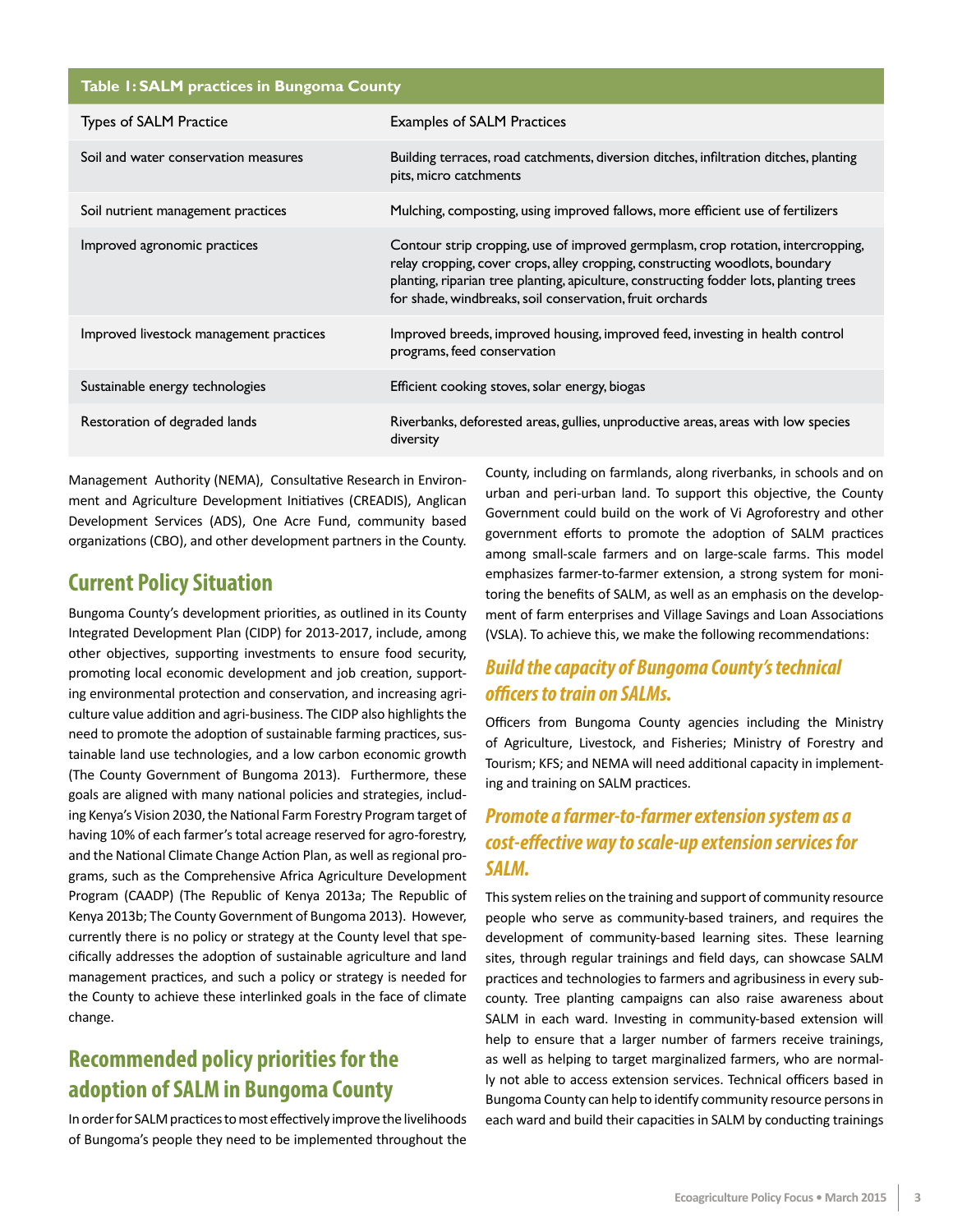

*This woodlot also provides fodder for livestock. Photo credit: John Recha, ERMCSD.*

themselves, encouraging them to train other farmers in their communities and by organizing exchange visits.

#### *Support the development of farm enterprises and Village Savings and Loan Associations (VSLA) along with SALM training.*

By using SALM trainings as entry points to business and finance development programs (or vice versa) it is possible to capitalize on the livelihood benefits of adopting SALM practices and ensure their long-term sustainability. This is especially important for small scale farmers who, in addition to requiring a sustainable source of funding to implement SALM practices, will be motivated to continue practicing SALM in the long-term if they receive additional income and livelihood benefits.

#### *Develop and implement a farmer-centered, costeffective system of monitoring and evaluation of SALM implementation and benefits in the County.*

A SALM monitoring and evaluation system that enables tracking of the adoption levels of SALM practices and their impacts on local community livelihoods, food security as well as climate adaptation and mitigation will allow SALM investors which may include government,

| Partner                                                                           | Responsibility                                                                                                                                                                                                                                                                                                                                                |
|-----------------------------------------------------------------------------------|---------------------------------------------------------------------------------------------------------------------------------------------------------------------------------------------------------------------------------------------------------------------------------------------------------------------------------------------------------------|
| Farmer/ farmer organizations                                                      | Implement SALM technologies, VSLA and agribusinesses                                                                                                                                                                                                                                                                                                          |
| Community resource persons                                                        | Train farmers on SALM, agribusiness, contract farming, as well as VSLA                                                                                                                                                                                                                                                                                        |
| Bungoma County Ministry of Agriculture, Livestock,<br>Fisheries and Co-operatives | Train community resource persons on SALM practices, agribusiness, farm<br>produce marketing, and contract farming; backstop farmer trainings; establish<br>learning sites to demonstrate SALM technologies; support the development of<br>VSLAs; organize exchange visits and study tours; link local universities and crop<br>insurance providers to farmers |
| Bungoma County Ministry of Environment, Natural<br>resources, Water and Tourism   | Support individual and group nursery establishment, agroforestry and tree<br>planting campaigns                                                                                                                                                                                                                                                               |
| Vi Agroforestry                                                                   | Train Ministry of Agriculture, Livestock and Fisheries, Kenya Forest Service,<br>National Environmental Management Authority on SALM practices, agribusi-<br>ness establishment, VSLA, and contract farming                                                                                                                                                   |
| Community Based Organizations and Non-Govern-<br>mental organization              | Support training of farmers and monitoring of SALM practices; help identify<br>community resource persons                                                                                                                                                                                                                                                     |
| <b>County Executive Committee</b>                                                 | Coordinate partners and activities                                                                                                                                                                                                                                                                                                                            |

#### **Table 2: Roles and Responsibilities of all partners in SALM policy implementation**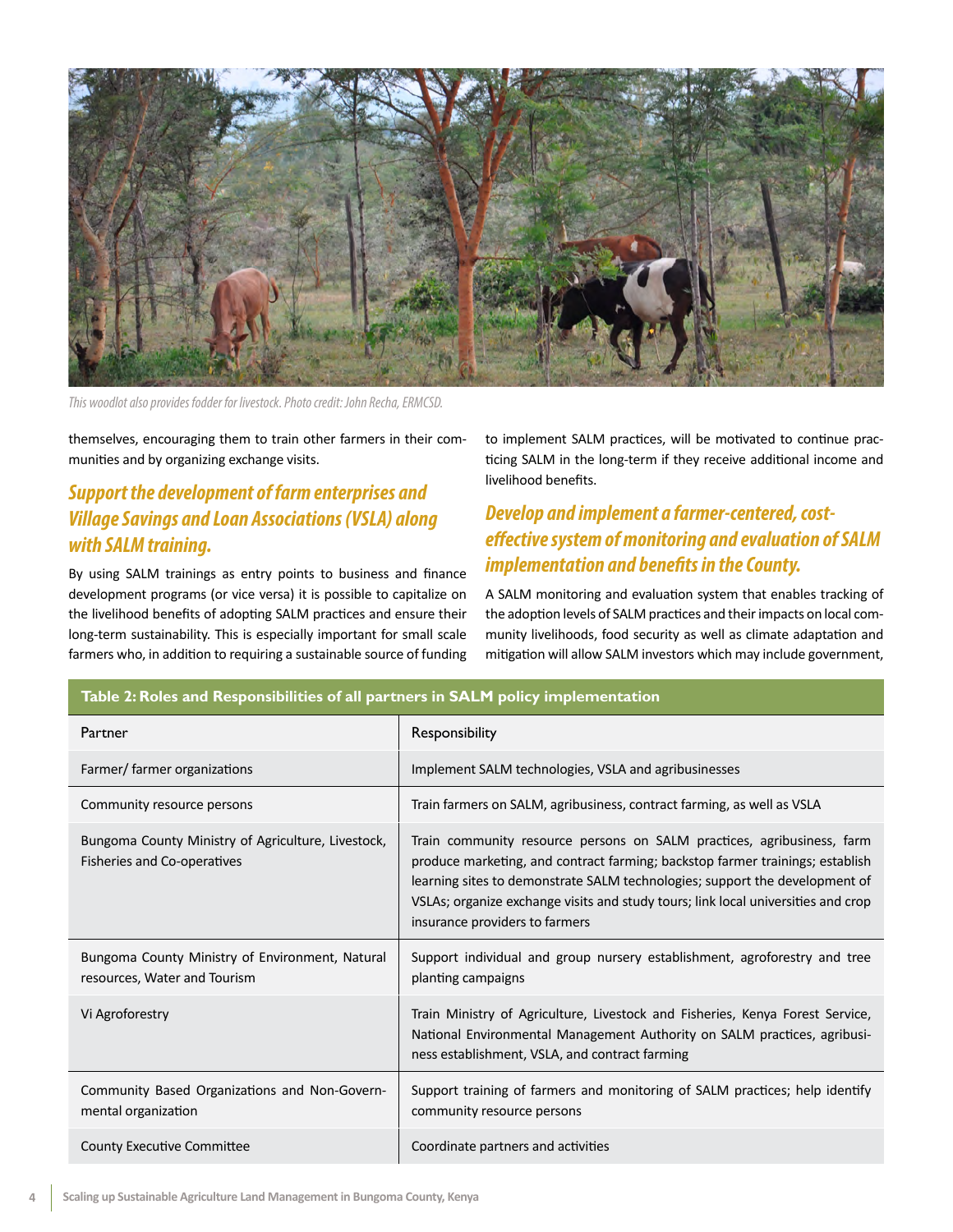# **Glossary**

**Adaptation: Adjustment or preparation of natural or human systems to a new or changing environment which moderates harm or exploits beneficial opportunities.**

*Adaptive Capacity:* **The ability of a system to adjust to climate change (including climate variability and extremes) to moderate potential damages, to take advantage of opportunities, or to cope with the consequences.**

*Climate:* **Average weather described in terms of mean and variability over a period of time ranging from months to millions of years**

*Climate change:* **Any significant change in the measures of climate lasting for an extended period of time. In other words, climate change includes major changes in temperature, precipitation, or wind patterns, among others, that occur over several decades or longer.**

*Greenhouse Gas (GHG):* **Any gas that absorbs infrared radiation in the atmosphere including carbon dioxide, methane, nitrous oxide, ozone, chlorofluorocarbons, hydrochlorofluorocarbons, hydrofluorocarbons, perfluorocarbons, sulfur hexafluoride.**

*Mitigation:* **A human intervention to reduce the human impact on the climate system; it includes strategies to reduce greenhouse gas sources and emissions and enhance greenhouse gas sinks.** 

*Resilience:* **A capability to anticipate, prepare for, respond to, and recover from significant multi-hazard threats with minimum damage to social well-being, the economy, and the environment.**

*Sustainable Agriculture:* **In simplest terms, sustainable agriculture is the production of food, fiber, or other plant or animal products using farming techniques that protect the environment, public health, human communities, and animal welfare. This form of agriculture enables production of healthful food without compromising future generations' ability to do the same.** 

*Sustainable Agriculture Land Management (SALM) practices:* **A set of land management practices implemented by both smallholder farmers and agribusinesses that can increase agricultural productivity, and therefore food security and incomes. SALM practices can also improve farmers' resilience to climate change while mitigating the release of greenhouse gases.**

*Weather:* **Atmospheric condition at any given time or place. Measured by things such as wind, temperature, humidity, atmospheric pressure, cloudiness, and precipitation.**

donors or buyers of carbon credits to keep track of their return on investment. The staff at the Ministry of Agriculture, Livestock and Fisheries and the KFS will need to manage the technical components of a SALM monitoring and evaluation system which require high-levels of technical skill and knowledge. However, this should be integrated with a farmer-based monitoring system, in which farmers self-monitor and record data at the level of their individual farms. Five farmers per ward could be selected to form a permanent monitoring unit, and they could assist with the aggregation of data from individual farmers. Vi Agroforestry can support the county government in developing the SALM monitoring and evaluation framework.

#### *Build on the implementation of SALM practices in the County to promote integrated landscape management.*

For SALM to reach its maximum effectiveness, it should be implemented within a wider effort to balance agricultural, livelihood and ecosystem needs throughout a landscape. Relevant stakeholders, including the local government, research and development organizations, and farmer groups throughout the County should be involved in these landscape planning and management processes.

### **Stakeholder roles and partnership development for SALM**

The scaling up of SALM in Bungoma County will require a wide variety of stakeholders in addition to the county government. There are already a number of organizations operating in Bungoma which can help support the county's efforts to scale up SALM. In addition to Vi Agroforestry, these include CREADIS and ADS, as well as a variety of other community-based organizations. These groups can play a strong role in supporting community-based capacity building and monitoring and evaluation systems. Additionally, the county government can play a role in linking the Department of Meteorological Services and agro-advisory agencies to farmers to provide them with relevant climate information. They can also help link crop insurance service providers to farmers.



*Beekeeping is an income source from forest resources, while providing important pollination services to crops. Photo credit: John Recha, ERMCSD.*